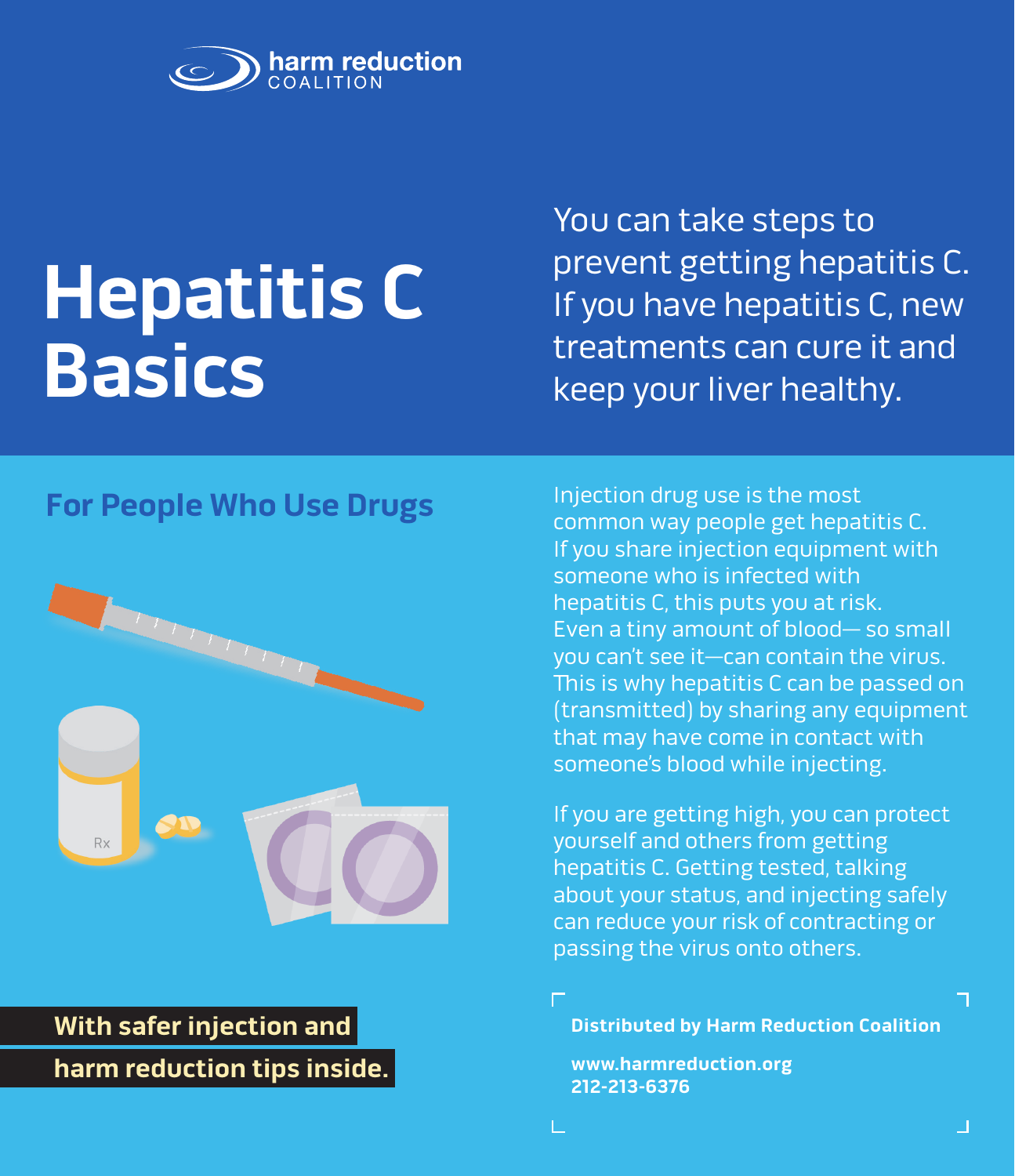# **What is Hepatitis C?**

Hepatitis C (HCV) is a virus that can cause liver damage. Hepatitis C is spread through direct blood-to-blood contact, meaning the blood of someone who is infected with hepatitis C must directly enter your bloodstream. The most common way this happens is by sharing syringes and injection equipment.

"Hepatitis" is a general term for inflammation of the liver, which can be caused by heavy alcohol use, prescription medications, and other factors. Most commonly, hepatitis is caused by viruses, like hepatitis A, B, and C.

#### **Hepatitis C and Your Liver**

When someone first contracts hepatitis C, the virus travels to the liver, and causes inflammation. In some cases the immune system "clears" the virus within the first six months of being infected; however most people develop long-term (chronic) hepatitis C.

For people with chronic hepatitis C, some may experience no liver-related complications, while others may eventually develop serious liver scarring called cirrhosis. The more your liver scars, the less it can do, which can lead to problems. In few cases, people with cirrhosis may develop liver cancer or liver failure.

Because hepatitis C can impact how well our liver functions, it's important to avoid things that can harm the liver, and take active steps to keep it healthy.

#### **See liver care tips on the reverse.**

 **The liver filters everything we breathe, eat, drink, inhale,** 

 **and inject into our bodies.** 

#### **Chronic Hepatitis C: See Your Doctor**

If you have hepatitis C, it's important to see your doctor to check the health of your liver. Because hepatitis C often progresses slowly, routine follow up visits with your doctor can help address issues before complications occur. In partnership with your doctor, you will determine which tests need to be done and how often.

#### **Getting Tested for Hepatitis C**

Get tested if you have ever injected drugs, even once. If you test negative, this can be a big relief, and you can take steps to reduce your risk of contracting the virus. If you test positive, you can take steps to avoid passing the virus onto others, learn ways to care for your liver, and talk to your doctor about treatment options.

#### **These Are Two Common Tests To Determine If You Have Hepatitis C**

**HCV Antibody Test:** A positive result means at some point you contracted hepatitis C. This test is very accurate, but may not detect if you are still infected. To confirm your result, ask your doctor for a diagnostic test.

**HCV RNA/Diagnostic Test:** This confirms if you are currently living with hepatitis C by detecting the virus in your blood. These results are reported as undetectable or detectable. A detectable result means you have chronic (long-term) hepatitis C.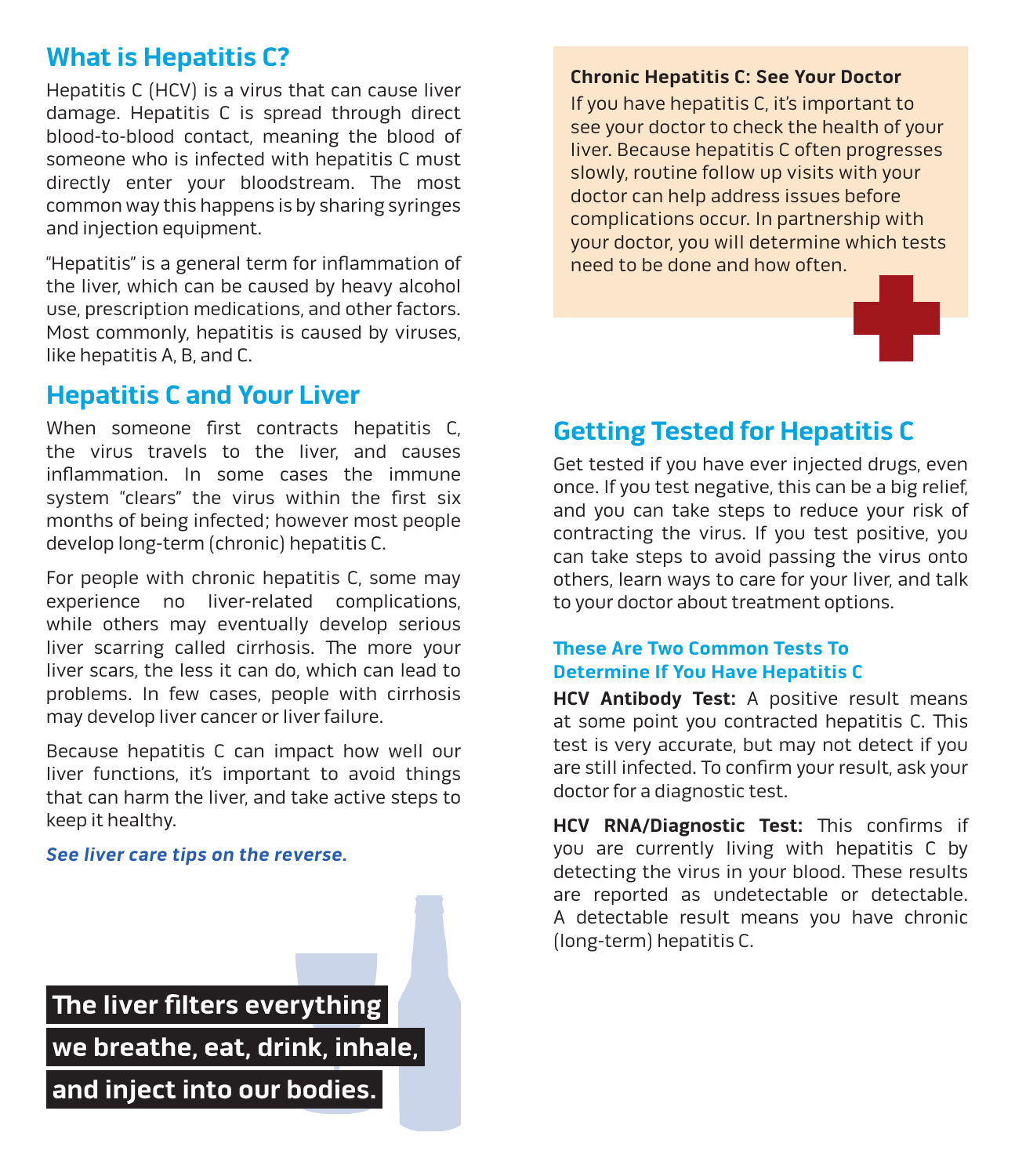### **Treatment for Hepatitis C**

There have been new advances in treatment for hepatitis C, including highly effective medications that show **the majority of people can be cured**. Treatment is also easier than in the past because it usually involves pills only (no injections), there are fewer side effects, and treatment typically takes only 8–12 weeks.

#### **Hepatitis C Treatment: Things to Consider**

- There is a good chance treatment can cure hepatitis C, meaning after treatment, the virus is no longer present in your body. If you're cured, you can no longer pass the virus onto others, but it's important to take steps to prevent getting re-infected.
- Treatment works best when you take all of the pills on schedule. If you skip or miss some pills, treatment may not cure you. Think about how you can adhere to your medications before starting treatment.
- If you are HIV-positive, getting treated for hepatitis C can improve your overall health, make your HIV medications more effective, and increase HIV treatment options.
- Some people may be initially denied access to treatment based on drug or alcohol use or degree of liver damage. If you are denied access to treatment by your insurance company, you have the right to an appeal!

# HCV<br>CURE Rx

# **Living with HIV and Hepatitis C**

If you have HIV and hepatitis C, you may be at greater risk for liver inflammation and scarring. There are things you can do to stay healthy, such as getting routine follow ups with your doctor, taking all HIV medications as prescribed, and getting treated for hepatitis C.

#### **HIV Medications and Hepatitis C**

Talk to your doctor about all medications you're taking because HIV medications may need to be adjusted for people who have hepatitis C. Adhering to your HIV treatment can raise CD4 levels, improve immune function, and prevent liver-related complications from hepatitis C.

#### **Hepatitis C Treatment and HIV**

New hepatitis C medications show high cure rates in people co-infected with HIV, although treatment may take longer (up to 24 weeks), and your HIV medications may need to be adjusted while you're being treated.

#### **About Harm Reduction Coalition**

Harm Reduction Coalition is a national advocacy and capacity-building organization that promotes the health and dignity of individuals and communities impacted by drug use. Our efforts advance harm reduction policies, practices and programs that address the adverse effects of drug use including overdose, HIV, hepatitis C, addiction, and incarceration. Recognizing that social inequality and injustice magnify drug-related harm and limit the voice of our most vulnerable communities, we work to uphold every individual's right to health and well-being and their competence to participate in the public policy dialogue.

#### **www.harmreduction.org**

Design by Imaginary Office

#### **Hepatitis C Cure**

New hepatitis C treatment is pills only, with fewer side effects, shorter treatment times, and high cure rates.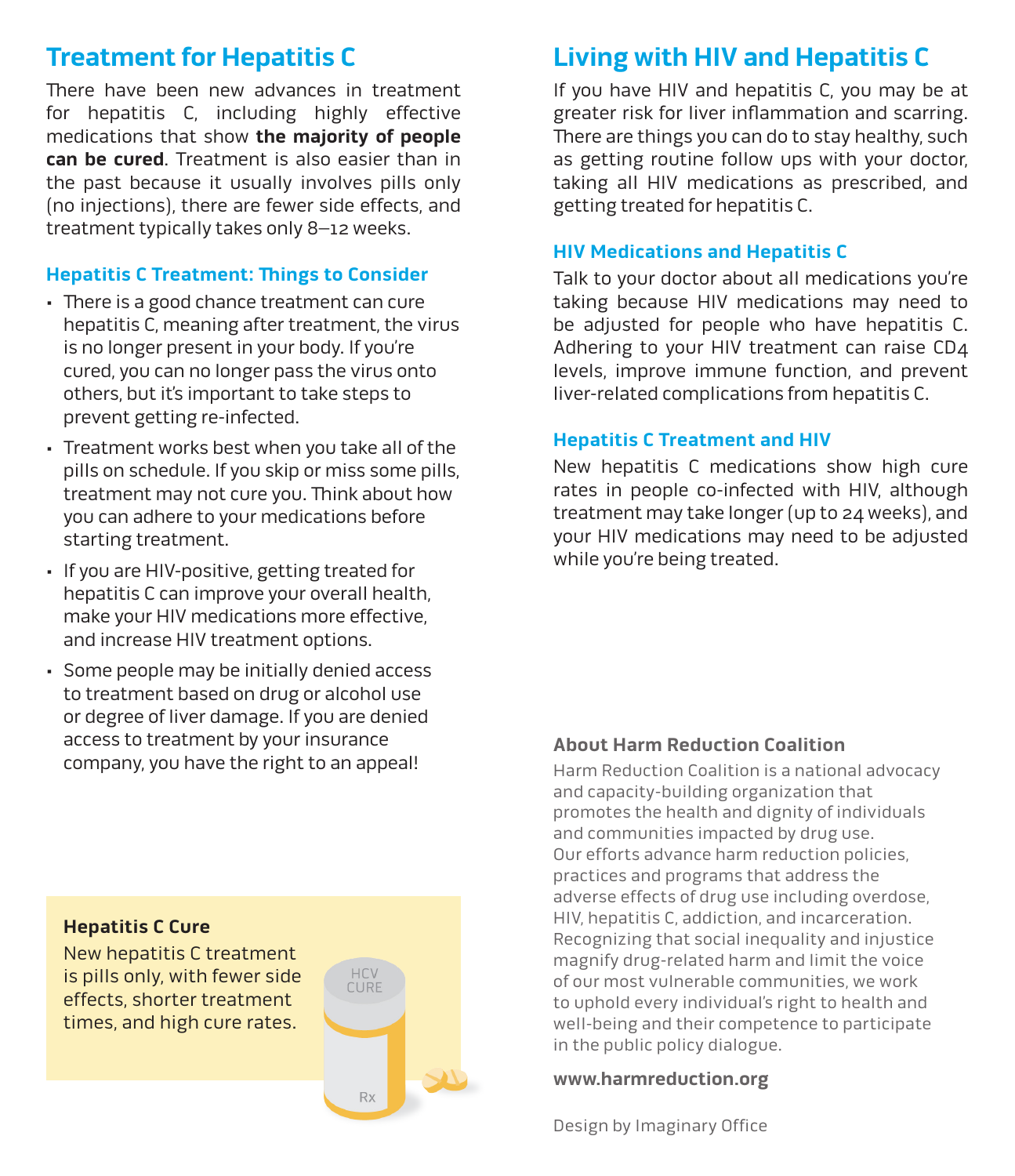# Safer Injecting Strategies

# **Use Sterile Injection Equipment. Avoid Reusing or Sharing.**



**Your blood may end up on any item you touch or use when injecting,** including syringes, cookers, cottons, water, and ties. Use new, sterile equipment each time you inject.

# **Have a New Spare Sterile**

# **Syringe To Split Drugs.**



**Get an extra syringe for splitting drugs.**  Use an extra sterile syringe to split drugs, using your own cooker and cotton. Avoid drawing up from a cooker if someone else has used it. There may still be blood on it.



#### **Avoid sharing any injection equipment. The virus is alive in blood outside the body.**

If you must reuse, keep a set of works with markings on it so you know it's yours.

# **If You Must Share a Syringe, Then Bleach It.**  STERILE WATER STERILE WATE **BLEACH**

#### **If you must share a syringe, then clean it with bleach and sterile water.**

Step 1: Rinse the syringe with sterile water. Step 2: Rinse the syringe with bleach. Step 3: Rinse again with (new) sterile water.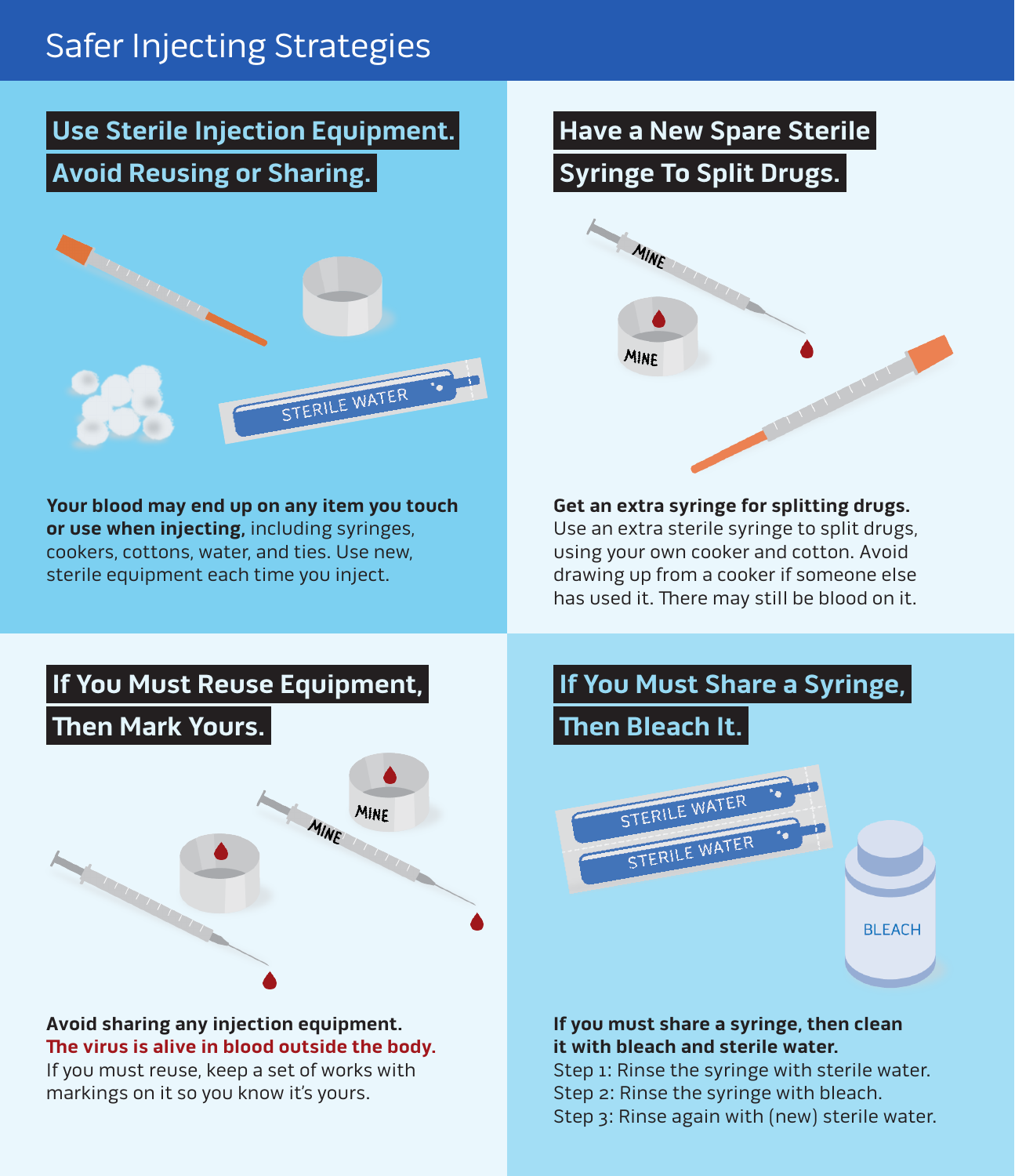# Additional Prevention Strategies

 **Use Sterile Tattoo and Piercing Equipment and Single-Use Inkpots.** 





Ensure sterile equipment, including inkpots, is used and **not shared** by others.

### **Avoid Sharing Toothbrushes,**

 **Razors, and Nail Clippers.** 



**Household Items:** Have your toothbrush, nail clipper, and razor clearly identified. Seek care if you have dental problems, including bleeding gums, abscesses, or other dental issues.



**Snorting Straws:** Snorting drugs can cause irritation to the inside of your nose, which may lead to bleeding. To be safe, use your own straw when snorting cocaine or others drugs.

**Crack Pipes:** A hot stem may burn or crack lips which can cause bleeding. Use your own pipe, or cover a shared pipe with your own rubber stem cover.

# **Use Condoms and Lubrication, and Get Tested.**



**Sexual Transmission:** Hepatitis C can be transmitted through sex that involves blood-to-blood contact, such as during anal sex, rough vaginal sex, or while a woman is menstruating. Risks increase if you have multiple sex partners, or have been diagnosed with any STIs or STDs, including HIV. Using condoms and lubrication and getting tested or treated for STIs and STDs can protect both you and your sexual partners.